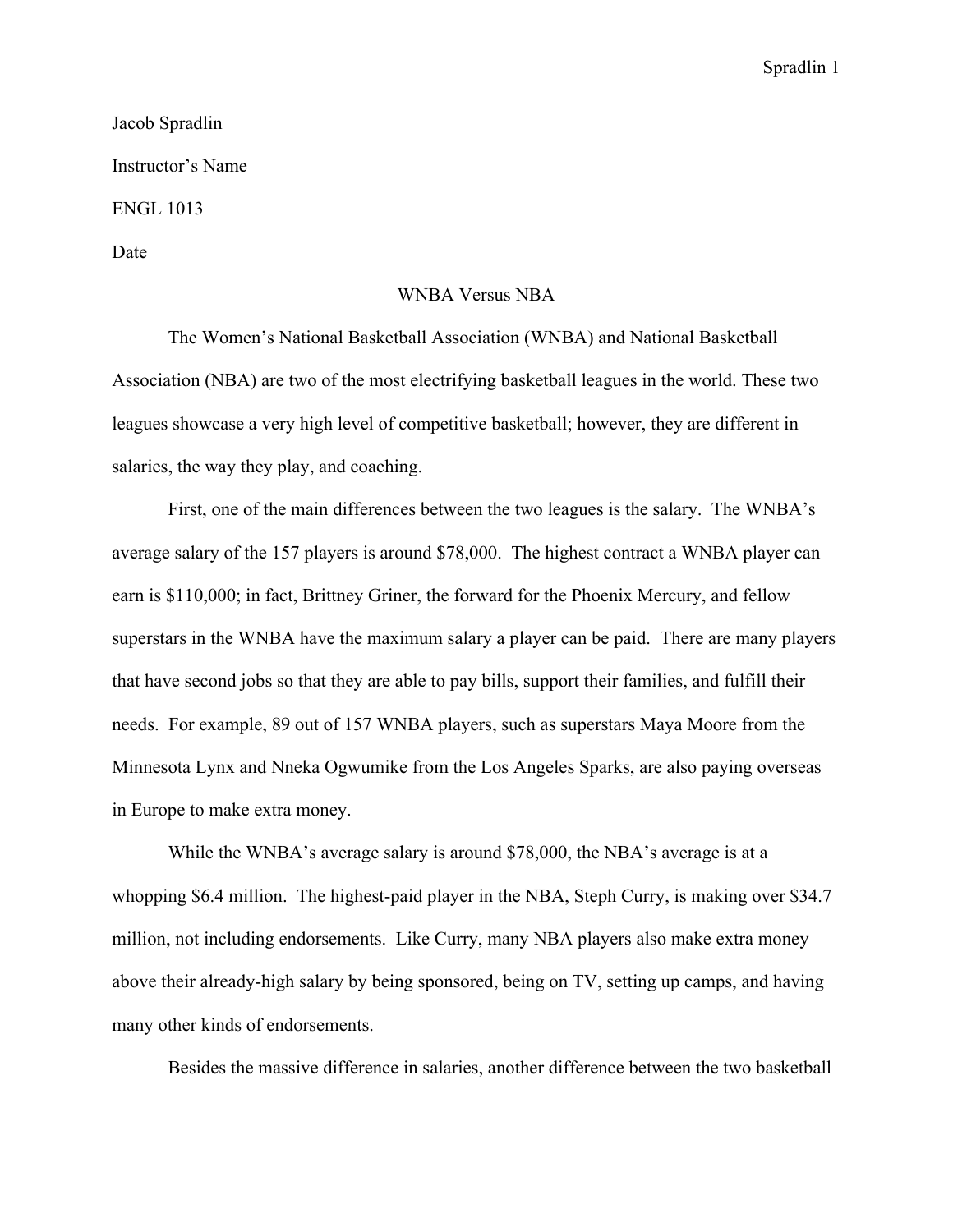Spradlin 2

leagues is the way they play. The WNBA's play style is mostly based on fundamentals and very precise ball movement. The WNBA uses these methods to get shooters open or to get a wideopen lay-up. Women base most of their points off three-pointers, transition points, or setting up a very quick set play. That means women that are in the league have a very high IQ in basketball and are required to remember a lot of important plays. Professional women basketball players are also well known for their strong team chemistry; as a result, female teams are great with communication and have good chances of winning games.

The way the NBA players play is very different from how the WNBA players play. NBA players are very athletic and play at a very fast pace. NBA players do not have to be fundamental; however, they need to be able to jump and run and be very well conditioned. A normal game looks like a track meet with how much sprinting back and forth the players have to do. Male players base their scoring on transition points, dunks, or three-pointers in important situations. NBA players do not have to have a high team chemistry because the NBA plays with a one-one play style.

In addition to the differences in the way each league plays, coaching is also different to a certain extent in the two leagues. Coaches in the WNBA need to break down plays and drills to get the women prepared for the game. Women's coaches need to set up certain plays for zone and man defenses along with ways to handle full-court pressure. The coaches of the WNBA have great connections with their players and are careful about what they say to their players. The coaches of the WNBA want to build up trust with their players so that the players will come back for many more seasons.

On the other hand, NBA coaches coach quite differently from the coaches in the WNBA. NBA coaches usually teach their players with fast-paced and full-court drills to get their players